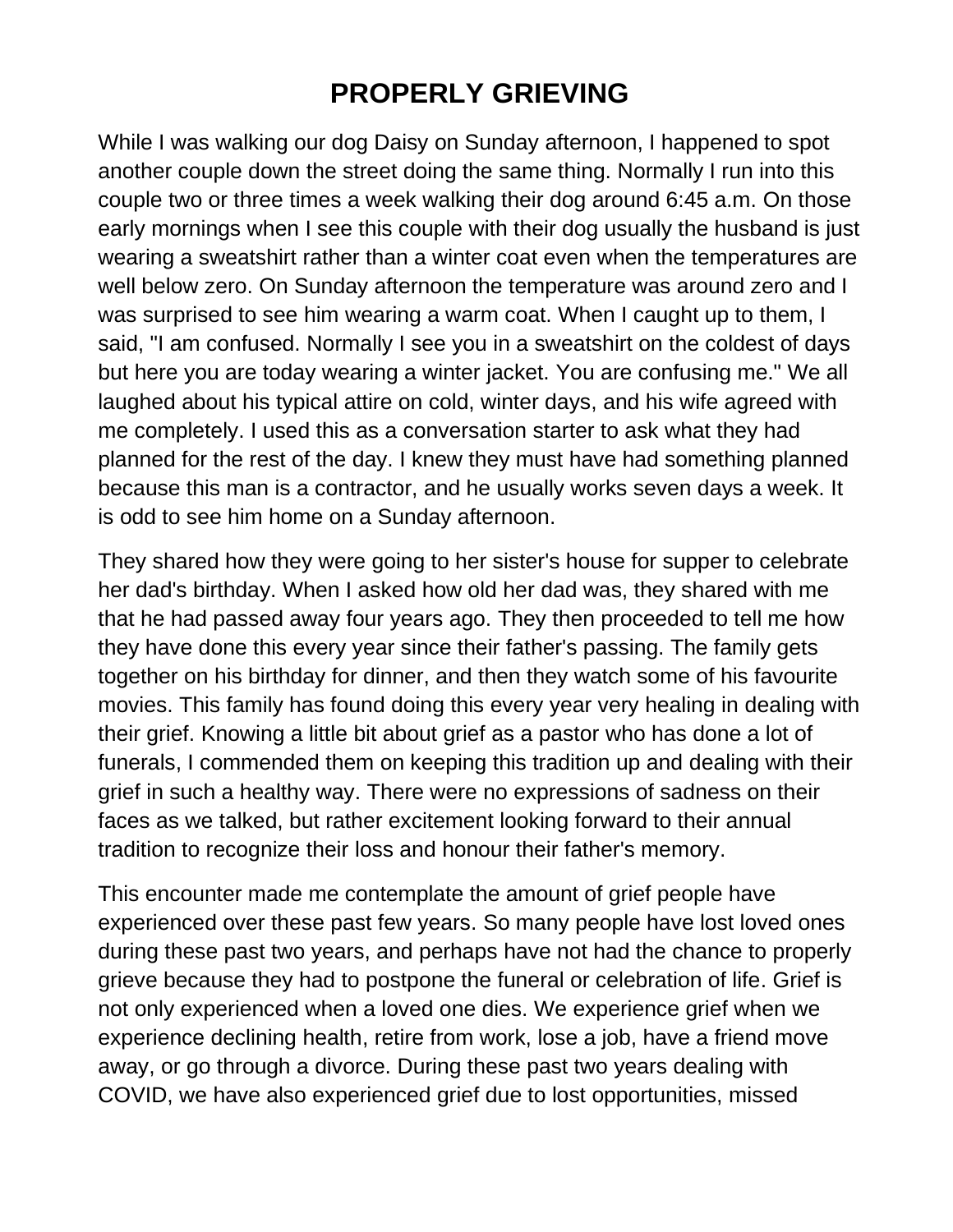celebrations and other things that have been taken away from us. Grief is a feeling we experience whenever we go through a loss of any significant kind. A lot of people are ashamed to grieve thinking it is a sign of weakness. Other people are uncomfortable grieving and try to keep busy so they can avoid dealing with their feelings. This approach may work for the short term but eventually those feelings associated with grief catch up with us.

I think it is important for us to recognize that we have all experienced grief in certain ways due to the various losses that have occurred to us during COVID. Recognizing this reality will be a starting point for us to be healed from the losses we have endured. The next step toward healing is not to be ashamed to grieve. Jesus was not ashamed of acknowledging that He needed to grieve after a difficult loss in His life. Shortly after John the Baptist was killed in prison, his disciples came to share with Jesus the news about his death. The news hit Jesus hard because John the Baptist was not only a cousin, but also was one of the only people who knew His true identity. Matthew's gospel tells us that as soon as Jesus heard the news, He left in a boat to go to a remote area to be alone. Jesus was not ashamed to admit that He needed time to grieve the loss of John the Baptist. As we see, He gave Himself the freedom to grieve this significant loss.

It is so important for us to follow Jesus' example to give ourselves permission to deal with some of the grief we are experiencing because of our losses over these past few years. We might need to do so in a quiet place alone like Jesus did, or perhaps in the presence of a dear friend or family member. We can also seek the presence of Jesus to help us deal with our feelings and emotions as He has gone through this experience Himself. If Jesus was not ashamed to acknowledge His grief and pain than why should we? We should have confidence to follow His example to deal with grief properly. If we do so, then we will come out of it healthier and stronger. We see this happen with Jesus after He took time to grieve. Matthew tells us that a large crowd eventually caught up with Jesus after His time of solitude. Jesus was not angry with the crowd, but rather showed compassion for them and showed it by healing the sick among them. He also showed more compassion for them by feeding the multitude of people later that day with the five loaves and two fish. Jesus shows us here what can happen when we properly acknowledge our grief and deal with it.